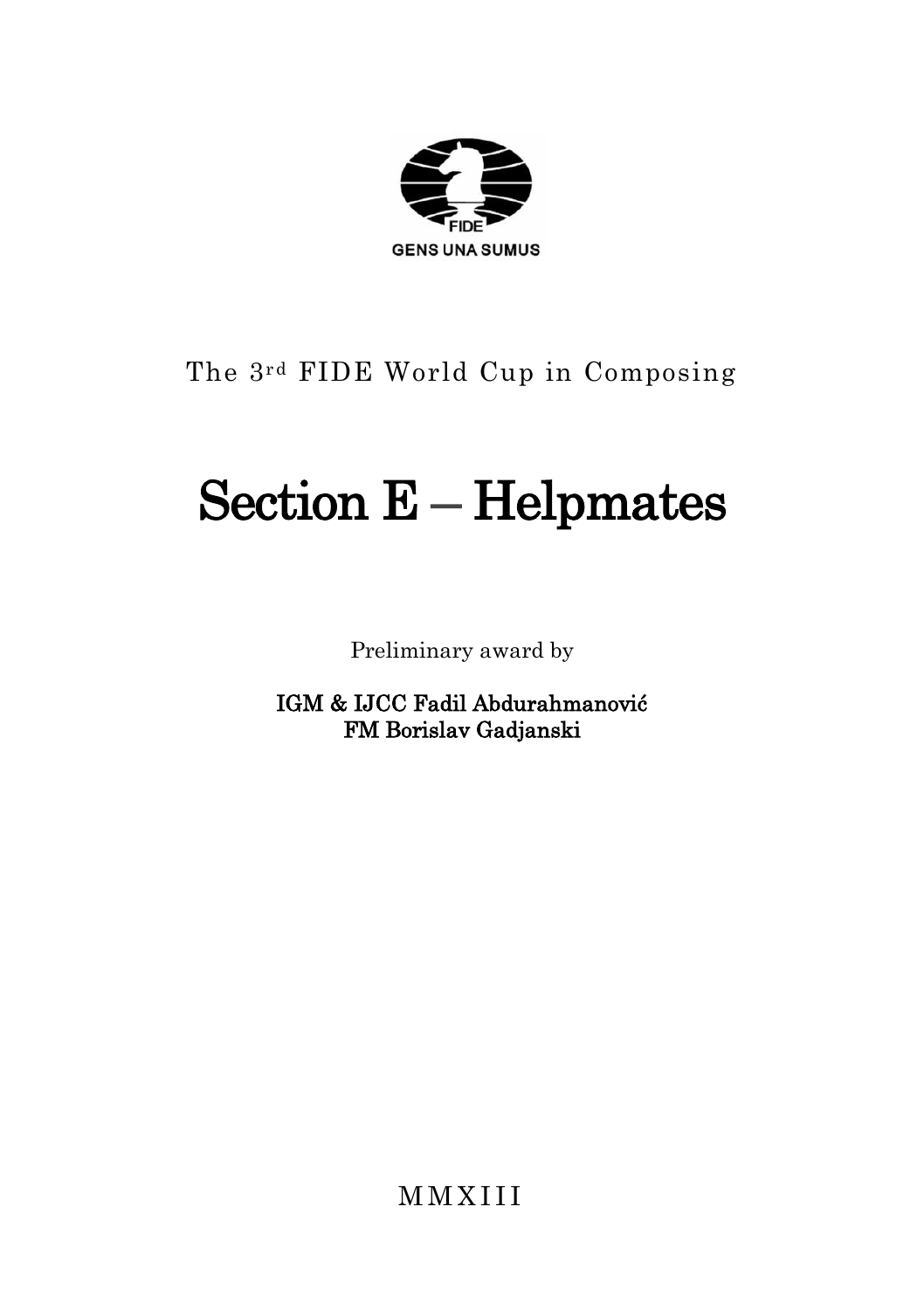#### Participants

| E <sub>01</sub>         | V. Zamanov (AZE)      | E42        | J. Kovalič (SVK)             |
|-------------------------|-----------------------|------------|------------------------------|
| E02                     | C. Jonsson (SWE)      | E43        | S. Trommler (GER)            |
| E03                     | D. Grinchenko (UKR)   | E44        | E. Klemanič (SVK)            |
| E <sub>04</sub>         | A. Garofalo (ITA)     | E45        | D. Stojnić (SRB)             |
| E05                     | V. Agostini (ITA)     | E46        | V. Gurov (RUS)               |
| <b>E06</b>              | J. Csák (HUN)         | E47        | A. Tyunin (RUS)              |
| E <sub>0</sub> 7        | M. Rimkus (LTU)       | E48        | D. Novomeský (SVK)           |
| E08                     | A. Bidleň (SVK)       | E49        | E. Vaulin (RUS)              |
| E09                     | V. Medintsev (RUS)    | <b>E50</b> | M. Lütt (GER)                |
| E10                     | P. Tritten (FRA)      | E51        | V. Tarasyuk (UKR)            |
| E11                     | A. Schönholzer (SUI)  | E52        | V. Kozhakin (RUS)            |
| E12                     | S. Milewski (POL)     | E53        | V. Evseev (UKR)              |
| E13                     | A. Harl (HUN)         | E54        | G. Hadži-Vaskov (MKD)        |
| E14                     | A. Uzunyan (ARM)      | E55        | I. Kazimov (AZE)             |
| E15                     | A. Styopochkin (RUS)  | E56        | V. Satkus (LTU)              |
| E <sub>16</sub>         | J. Ložek (SVK)        | E57        | B. Milošeski (MKD)           |
| E17                     | V. Plenkov (UKR)      | E58        | M. Chernyavskiy (UKR)        |
| E18                     | V. Krizhanovsky (UKR) | E59        | A. Gasparyan (ARM)           |
| E19                     | K. Mlynka (SVK)       | E60        | F. Simoni (ITA)              |
| E20                     | M. Gershinsky (UKR)   | E61        | A. Ivanov (MDA)              |
| E21                     | R. Wiehagen (GER)     | E62        | M. Erenburg (ISR)            |
| E22                     | Y. Gorbatenko (RUS)   | E63        | A. Fica (CZE)                |
| E23                     | E. Fomichev (RUS)     | E64        | J. Lörinc (SVK)              |
| $\mathbf{E}24$          | C. Yakubovsky (BLR)   | E65        | A. Pankratiev (RUS)          |
| E25                     | M. Witztum (ISR)      | E66        | W. Neef (GER)                |
| E <sub>26</sub>         | M. Safarov (AZE)      | E67        | A. Biénabe (FRA)             |
| $\mathop{\mathrm{E27}}$ | V. Alexandrov (BUL)   | E68        | G. Garipov (RUS)             |
| E28                     | D. Turevski (RUS)     | E69        | J. Lois (ARG)                |
| E29                     | R. D. M. Vieira (BRA) | E70        | L. Ugren (SLO)               |
| E30                     | M. Dragoun (CZE)      | E71        | S. Parzuch (POL)             |
| E31                     | J. Kapros (ARG)       | E72        | V. Paliulionis (LTU)         |
| E32                     | V. Nefyodov (RUS)     | E73        | J. Paavilainen (FIN)         |
| E33                     | B. Majoros (HUN)      | E74        | V. Semenenko (UKR)           |
| E34                     | K. Velikhanov (AZE)   | E75        | A. Semenenko (UKR)           |
| E35                     | Z. Mihajloski (MKD)   | E76        | P.S.K. Balasubramanian (IND) |
| E36                     | Z. Janevski (MKD)     | E77        | T. Ilievski (MKD)            |
| E37                     | Z. Labai (SVK)        | E78        | E. Abdullayev (AZE)          |
| E38                     | M. Parrinello (ITA)   | E79        | Z. Gavrilovski (MKD)         |
| E39                     | R. Doronin (RUS)      | E80        | J. Tazberík (SVK)            |
| E40                     | F. Pachl (GER)        | E81        | V. Chepizhny (RUS)           |
| E41                     | A. Kostiukov (RUS)    | E82        | A. Feoktistov (RUS)          |

| E42        | J. Kovalič (SVK)                       |
|------------|----------------------------------------|
| E43        | S. Trommler (GER)                      |
| E44        | E. Klemanič (SVK)                      |
| E45        | D. Stojnić (SRB)                       |
| E46        | V. Gurov (RUS)                         |
| E47        | A. Tyunin (RUS)                        |
| E48        | D. Novomeský (SVK)                     |
| E49        | E. Vaulin (RUS)                        |
| E50        | M. Lütt (GER)                          |
| E51        | V. Tarasyuk (UKR)<br>V. Kozhakin (RUS) |
| E52        |                                        |
| E53        | V. Evseev (UKR)                        |
| E54        | G. Hadži-Vaskov (MKD)                  |
| E55        | I. Kazimov (AZE)                       |
| E56        | V. Satkus (LTU)                        |
| E57        | B. Milošeski (MKD)                     |
| E58        | M. Chernyavskiy (UKR)                  |
| E59        | A. Gasparyan (ARM)                     |
| E60        | F. Simoni (ITA)                        |
| E61        | A. Ivanov (MDA)                        |
| E62        | M. Erenburg (ISR)                      |
| E63        | A. Fica (CZE)                          |
| E64        | J. Lörinc (SVK)                        |
| E65        | A. Pankratiev (RUS)                    |
| E66        | W. Neef (GER)                          |
| E67        | A. Biénabe (FRA)                       |
| E68        | G. Garipov (RUS)                       |
| E69        | J. Lois (ARG)                          |
| E70        | L. Ugren (SLO)                         |
| E71        | S. Parzuch (POL)                       |
| E72        | V. Paliulionis (LTU)                   |
| E73        | J. Paavilainen (FIN)                   |
| E74        | V. Semenenko (UKR)                     |
| E75        | A. Semenenko (UKR)                     |
| E76        | P.S.K. Balasubramanian (IND)           |
| E77        | T. Ilievski (MKD)                      |
| E78        | E. Abdullayev (AZE)                    |
| E79        | Z. Gavrilovski (MKD)                   |
| <b>E80</b> | J. Tazberík (SVK)                      |
| E81        | V. Chepizhny (RUS)                     |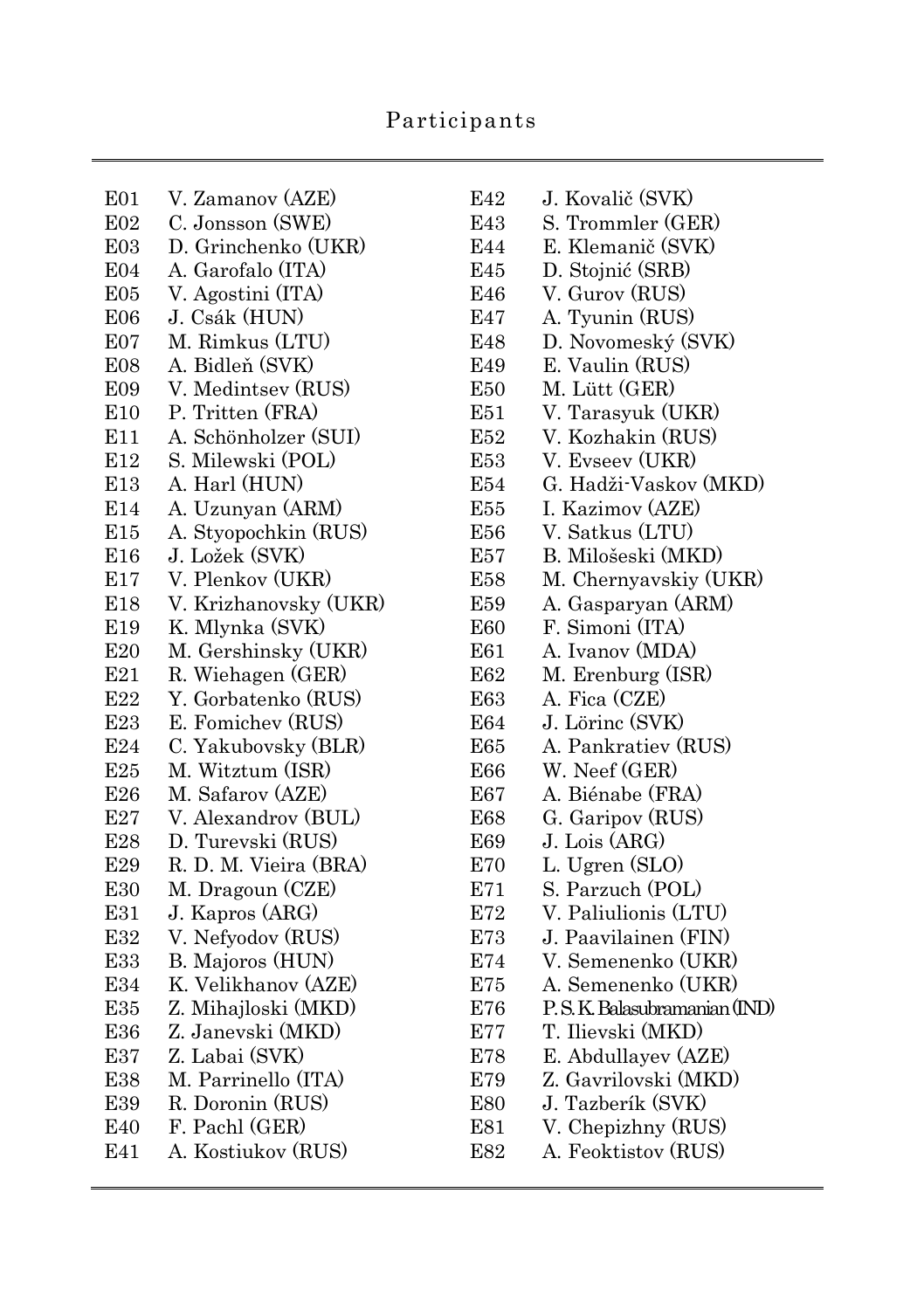rom the tournament director Dmitry Turevski we received not less than 82 compositions. The carefully prepared PDF file without the author's names, and the Olive file, made our work much easier.

It was the first opportunity we ever had to do a joint judging, and it happened to be a strong tourney with a large variety of contents. Comparing helpmates in two moves with longer ones is far from an easy task, especially with no restrictions of forms and themes. We decided to split all entries in 3 groups: h#2, h#3 and h#n, and to create three separate awards – as the first step. Then, we compared the best examples from all three groups. The computer bases WinChloe, PDB and YACPDB, had important roles in our work.

We both agreed there were more than 30 valuable compositions that may be selected for the award. With all of them in one place, some would possibly go unnoticed. Since this is a formal tourney, we decided to give some of them a second chance in another tourney, while keeping an optimal number of problems in this award – 18.

Each award presents the character of the judge – his aesthetic views, his approach to chess composition. It turned out we had no serious differences in our views and approaches.

The priority was given to promoting the beauty of Helpmate: the contents without rude capturing, the clever sequences of moves that avoid visible and invisible obstacles, and the multiphase forms that avoid twinning – if possible. We took care of all generally accepted criteria: economy of space, time and material; originality; balance of phases, etc. Some problems were excluded because of insufficient originality.

We thank Marjan Kovačević for the translation in English.

This is the ranking we opt for:

 $\sim$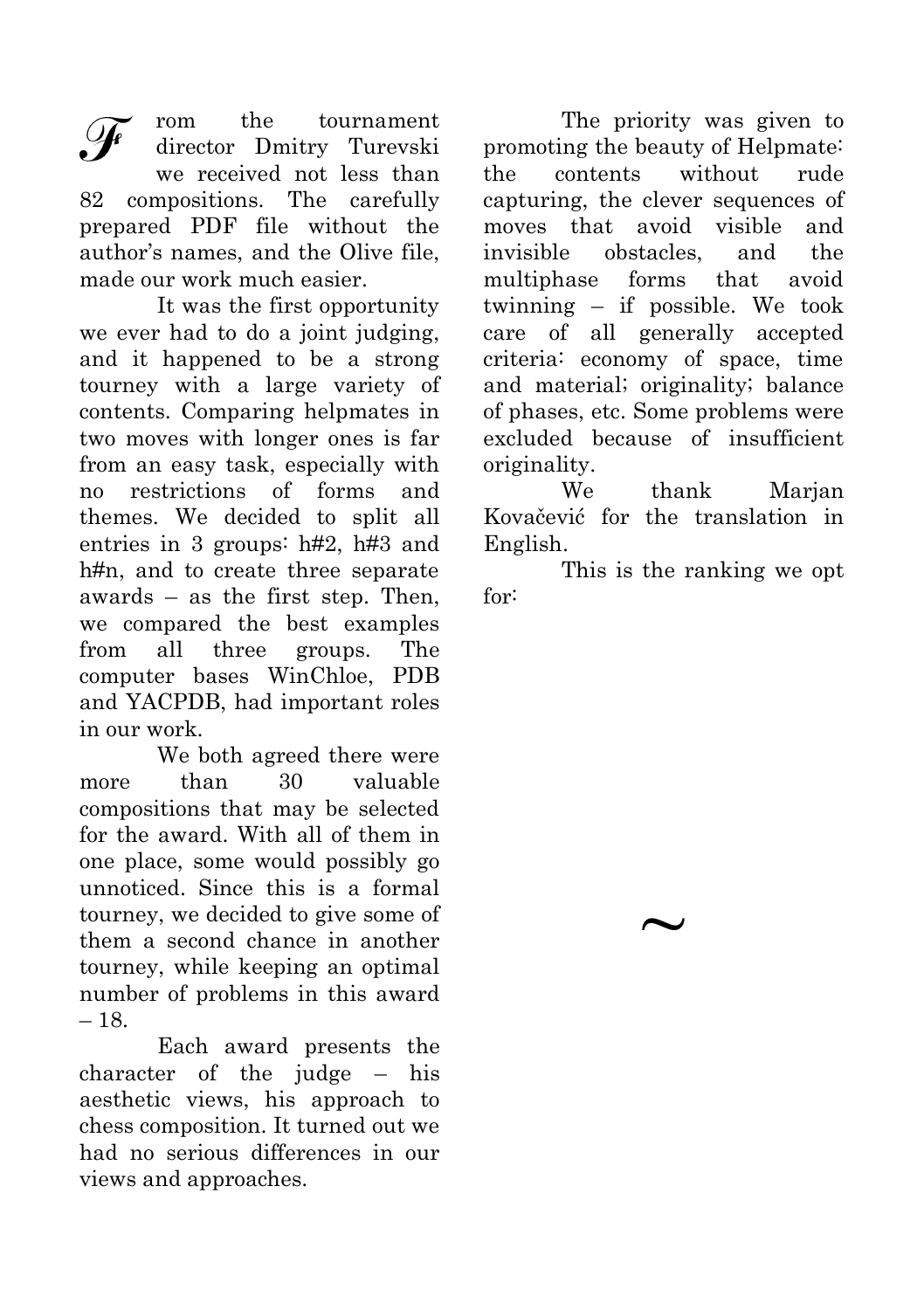1st Prize - The Cup winner VIKTORAS PALIULIONIS Lithuania



h#11 2+4

#### $1.$   $Bh4$   $Ae6$   $2.$ d4  $Ae4$   $3.$ d3  $$444. d2$   $$e55. d1\$  $$2e66.$  $$e3$  $\triangle$ d6 7. $\triangle$ f5+  $\triangle$ d7 8. $\triangle$ g7  $\triangle$ g4  $9.2g8$  2e7 10.8h8  $Ab5$  11. h7  $\Lambda$  f7#.

This quiet and subtle sequence of moves is a real "flow", incorporating wonderful nuances: wB Switchbacks, interferences, Ambush ( $\&$ h<sub>5</sub>), etc. The determination of moves is incredibly precise and masterly designed. Moves of the wB present an attractive and original Rundlauf with a Pendulum-like maneuver incorporated in between  $(\&e6 \cdot 94 \cdot e6 \cdot 94)$ . This is a fascinating composition for solvers and other lovers of problem chess. It is interesting to compare it with renderings by Zdravko Maslar, composed almost half a century ago, and without a computer help (Annex A)

#### 2 n d Prize VITALY MEDINTSEV Russia



#### $h#2$  4 solutions  $5+12$

#### 1. e3  $\Xi$ :h3 2. $\triangle$ :h3  $\triangle$ f5#,  $1.2e3$   $2.2e4$   $2.2e4$   $2.9e4$

#### 1. b6  $(b5?)$   $\Xi$ :f3 2. $\Delta$ :f3  $\Delta$ a6#,  $1.2c1$   $(2.32)$   $2.62$   $2.62$   $3.34$ .

A powerful mechanism of two indirect white batteries, which interchanging their functions. There are double active sacrifices of the front pieces, to allow both line opening and square vacation. in the form of the double Zilahi. One pair is enriched by dualavoidance in B1, and the choice of right sacrifice in W1 is cleverly motivated. Breathtaking two-move content, achieved with a masterly technique and an appropriate aesthetic measure.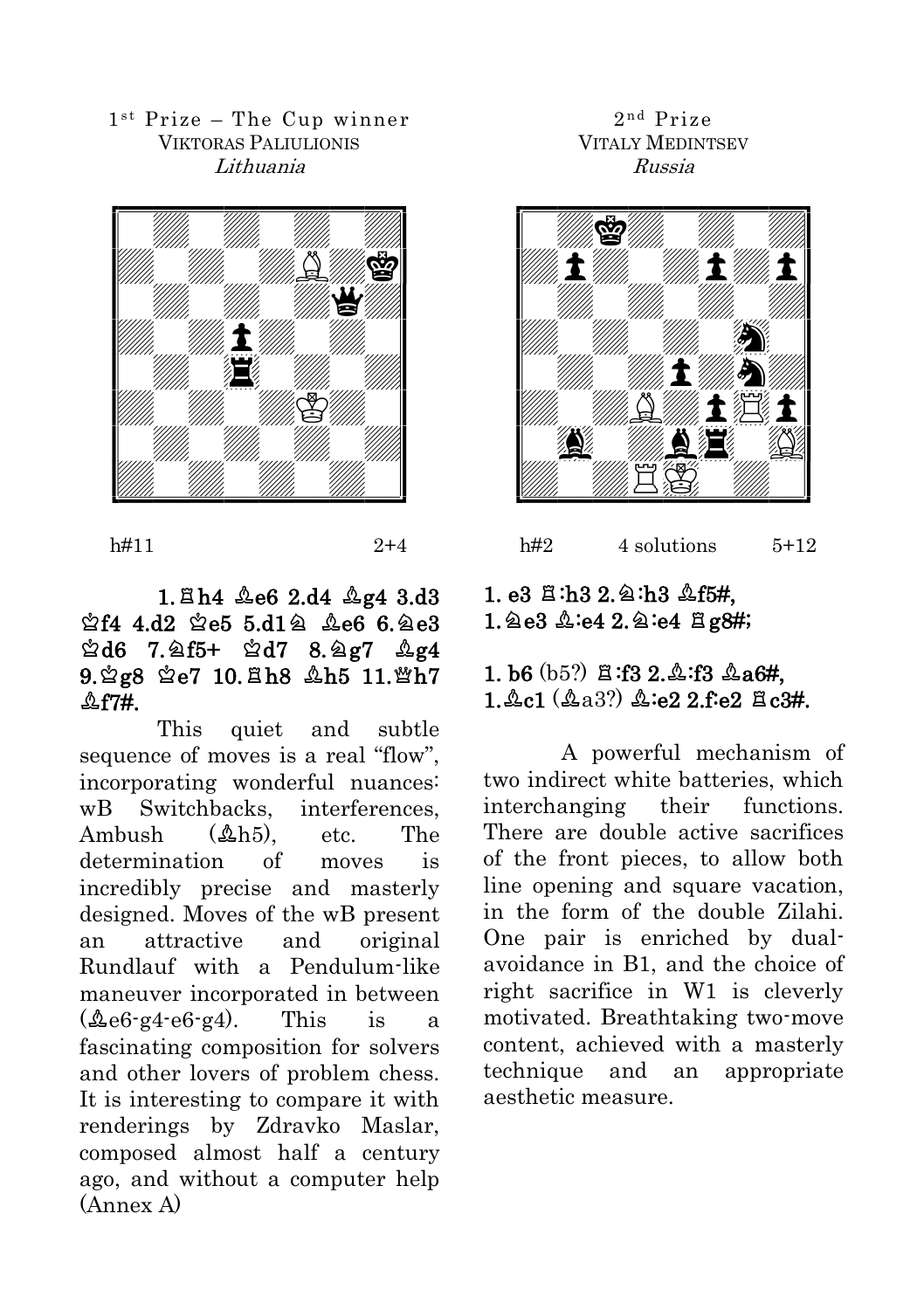3 r d Prize DMITRY TUREVSKI Russia



h#3  $2$  solutions  $9+7$ 

 $1.$  @  $g7$   $4h7!$   $(4f5?$   $4g6?)$  $2.\,$  $2.\,$  $3.\,$   $3.\,$   $4.\,$   $4.4$   $(1...\,$   $3.\,$   $e5$  $)$  $2.8$ :h4  $A.963$  $Mg3$ ??)

|                                       | 1. 2b8 $\frac{165!}{265!}$ (15? 2e5?) |             |
|---------------------------------------|---------------------------------------|-------------|
|                                       | 3. Yg3                                | <b>含h5#</b> |
| $(1 \& g6(h7)$ ?                      | $2.\mathbf{\&}:\mathrm{f}3$           | $\Xi$ e5    |
| $3.\mathbb{M}$ g $3\overset{?}{.}$ ). |                                       |             |

The idea behind this problem has two components. One of them is clearly visible in the actual play, with Switchbacks of  $\Delta$ e4 and  $\Delta$ h5. The other one is hidden in the subtle attempts producing negative "gate-closing" effects:  $1...4$ f5? &  $1...4$ g6? in one phase, and  $1...$   $85$ ? &  $1...$   $8e5$ ? in another one. The pair of attempts on f5 creates an original Grimshaw. An attractive and deep composition.

#### 4<sup>th</sup> Prize SVEN TROMMLER Germany



## $h#2$  3 solutions 7+11

#### 1. @:b5 @a5 2. @c4 &:f5#,  $1.\&:c6$   $\&c7$   $2.\&d5$   $\&f7#$ ,  $1.2:66$   $\mathfrak{B}7$   $2.2c5$   $\mathfrak{B}g$ 6#.

Here we see an outstanding three-phase mechanism. Two out of the three thematic flight-squares (c4, c5, d5) will be controlled by wQ, and the remaining one will be blocked by a black piece. This black piece simultaneously performs gateopening for wQ, and flight-giving for  $wK - t_0$  allow the King-battery mate. Everything works in a perfect cyclic order. It is interesting to compare this concept with the sparkling B from the Annex. Although B may have been the best h#2 of recent years, it was placed 16th among 17 h#2s in the award!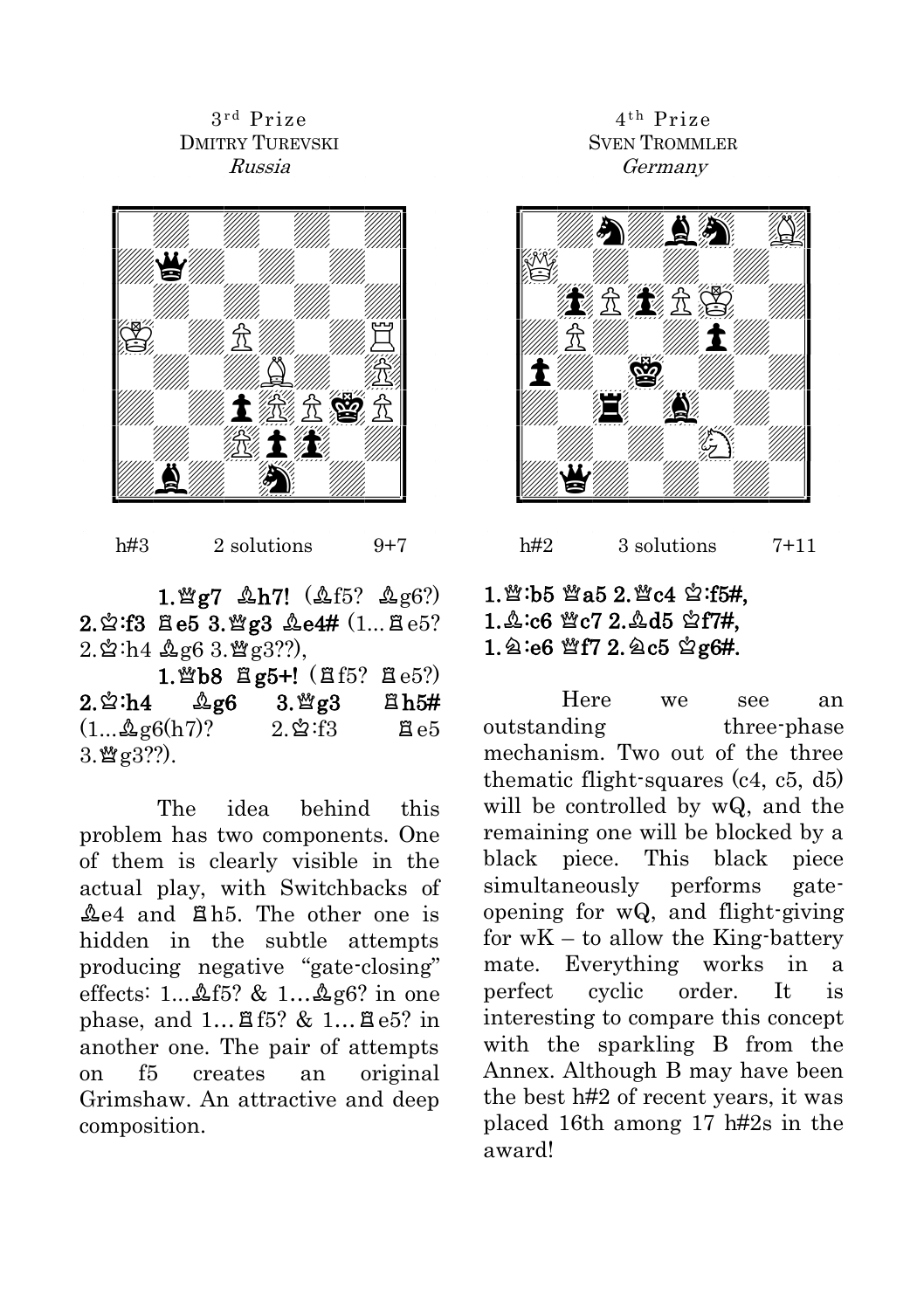$5^{\text{th}}$  Prize MICHAL DRAGOUN Czech Republic



 $h#2$  4 solutions 7+11

#### $1. \text{Be}7 \text{ Bi} \cdot \text{d}5 + 2. \text{Be}6 \text{ W} \cdot \text{g}6\text{H}$ ,  $1.$  $\Delta$ d4  $\Delta$ :d5  $2.$  $\Im$ c5  $\mathfrak{Ba}3\#$ ;

#### 1. 应c7 管g4 2. 鱼e3 管e6#, 1. Md7 Me3 2. Qdb6 Mc5#.

A witty HOTF composition with surprising inversions. One pair of solutions presents distant self-blocks and eliminations of  $\triangle 45$  – the same piece that interferes with the lines of thematic black pieces in the other pair. Both flight squares where bK goes will turn into mating squares in another pair of phases. All 4 mates are executed by wQ. The composition reveals a deep understanding of the essence of Helpmate, and adds a modern touch to the beauty of the genre.

#### 6<sup>th</sup> Prize ALEXEY GASPARYAN Armenia



h#6 2+7

#### 1.Ad6 Ac7 2.2f1 Ad8 3. Ee1 &g5 4. Fe5 &f4 5. Fe2 &h2  $6.\&83\&81\%.$

An economical and subtle masked Rehmer.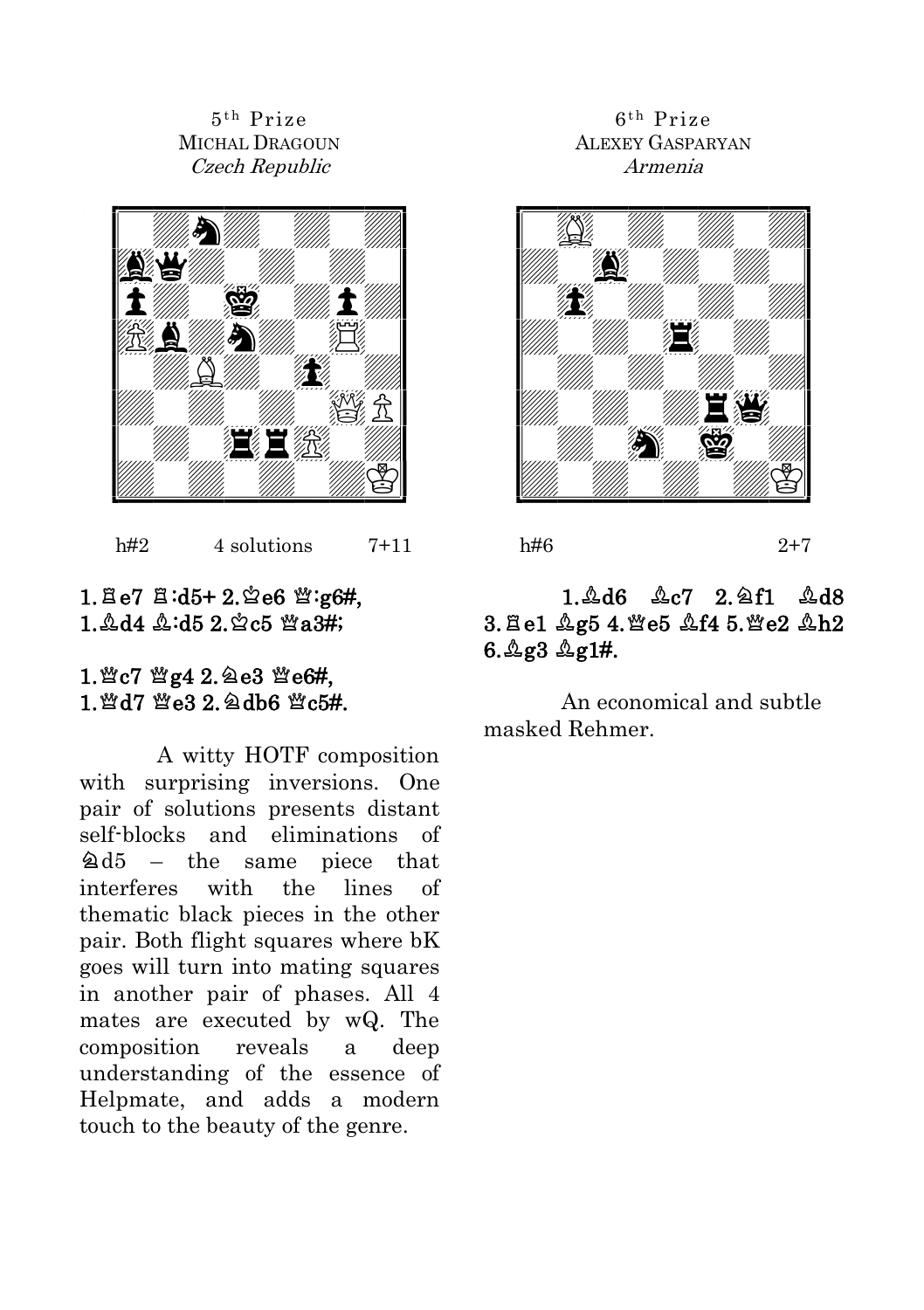#### Special Prize ŽIVKO JANEVSKI Macedonia



h#2 6 solutions  $4+8$ 

#### $1.2d4 \triangleq g4 \times (2:64)$  2.c5  $\triangleq$ e5#,  $1.2c3$   $9.3$   $(2.c6)$   $2.\,2.d5$   $7.6\,$ #;

1. b2  $\Delta$ b6+ 2.  $\Delta$ d6  $\Delta$ :c4# ( $\Delta$ f7?),  $1. d1 \nbox{ R : } b3 \nbox{ 2. R} d44 \nless 174 \nless 0.33$ 

#### $1.$  $Bb4$   $Be4$   $2.$  $Bb5$   $Bc4#$ ,  $1.$  $B.64$   $A.06+$   $2.$  $A.44$   $B.03#$ .

Three pairs of related solutions, with minor imperfections, in an excellent construction.

#### Special Prize BOŠKO MILOŠESKI Macedonia



 $h#2.5$  4 solutions  $6+10$ 

#### $1...$   $Bh6$   $2.\,2f5$   $2g6$   $3.\,2f6$   $2h4#$ ,  $1...$   $8d2$   $2.$   $2e3$   $2d3$   $3.$   $2d4$   $2f2#$ ,  $1...$  $8a6$   $2.\%$ d5  $\&c6$   $3.\%$ d6  $\&b4#$ .  $1...$   $848$   $2.$   $%$   $e3$   $@$   $d7$   $3.$   $%$   $d4$   $@$   $f6#$ .

An important improvement of the idea by Vitaly Medintsev (Annex C). Four critical moves by Rd6 in all 4 directions, producing quadruple Indian theme, prove the idea is completed. A significant and nice achievement, in spite of repetition of  $3.\,2\,d4$  in two solutions. The wPc7 is probably a misprint, while bRf7 instead of Bf8 & bPf7 may look nicer.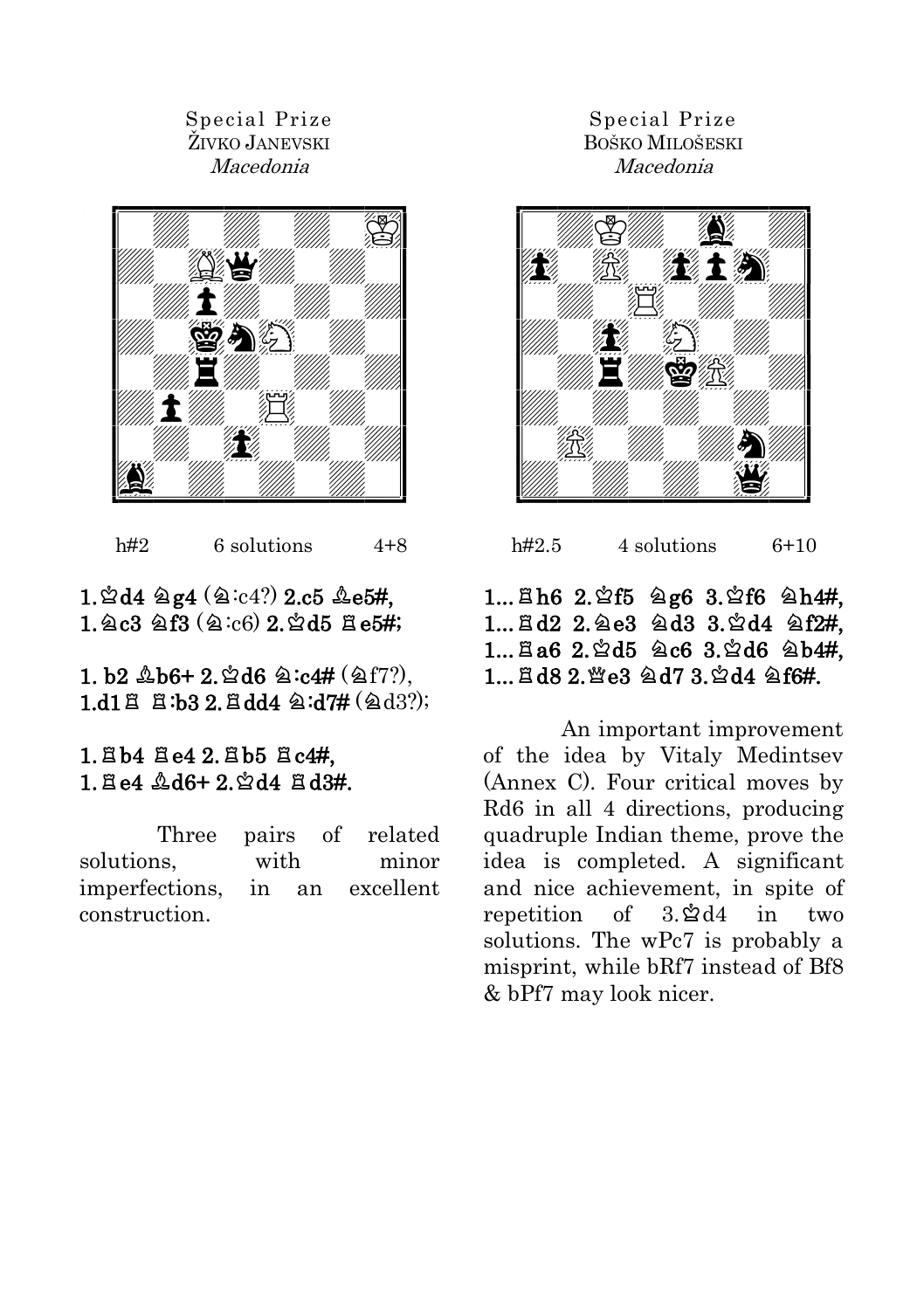Special Prize ALEKSANDR SEMENENKO Ukraine



 $h#4$  3 solutions 7+15

 $1.\&:g2+ \&:g2$  2. Ac6  $\&d6$  $3.2c4$   $3.444.2a5$   $3b4#$ .  $1. \boxtimes$  :f4+  $\cong$  :f4  $2.\cong$  c6  $\boxtimes$  :g6+  $3.\, \&\,$  d7  $\,\equiv$  d6+ 4. $\&\,$ e8  $\,\equiv$  g8#,  $1.$  \* :g4+  $\approx$  :g4 2. 2a8  $\Xi$  g1  $3.$   $\circ$ b6  $\overline{B}$ b1+ 4 $\circ$   $\circ$ a7  $\mathbb{A}$ b $\mathbb{A}$ #.

A task-oriented cyclic Zilahi with strong white pieces B, R, R to be captured. The rude and forced W1 moves prevented higher placement of this brave achievement.

#### 1<sup>st</sup> Honourable Mention VALERY SEMENENKO Ukraine



h#4  $2$  solutions  $2+13$ 

#### $1.\,Bh8$   $\&:f7+$   $2.\,2f8$   $\&e8$ 3.9g8 Ad7 4.4f8 Ae6#.  $1.48 \, \text{N} \cdot 5.2.46 + \text{N} \cdot 6$

 $3.$  Ac5+  $\&c7$  4. Ae7  $\&d7#$ .

A nice pair of Rundlauf maneuvers of white & black bishop. Capturing of bS slightly decreases the pleasant impression – the Rundlauf theme may be hurt by small aesthetic blemishes.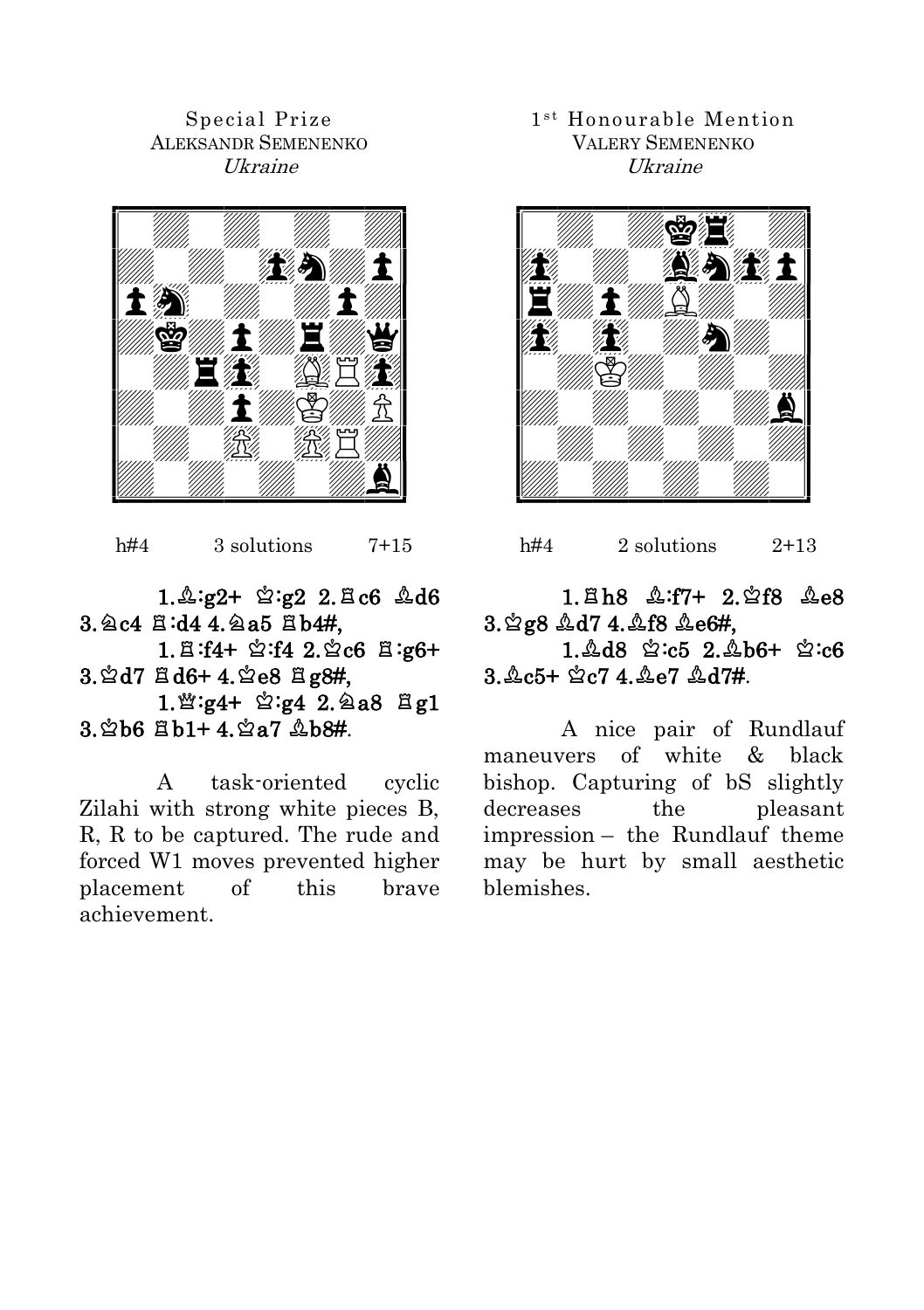2 n d Honourable Mention MEČISLOVAS RIMKUS Lithuania



h#8 2 solutions  $2+6$ 

 $1. \text{E} d5 \quad \text{\&} d4 \quad 2. \text{b}5 \quad \text{\&} d3$  $3.8f4 \quad \&: e2 \quad 4.8g4 \quad \&: c3 \quad 5.4h6$  $A_4 = 6.8d4$   $A_2 = 7.8c5 + 8c3$  $8.$   $%$  $c6$   $A$  $b4#$ .

 $1.$  $\%$ f2  $\&c7$   $2.\&a7+$   $\%$ f4  $3.8a2 \text{ } \text{ } \text{ } \text{ } 4.4 \text{ } \text{ } 4.8b8 \text{ } 5.2d4 \text{ } \text{ } 44$  $6.$  $\%$ c5  $\%$ e5 7. $\%$ b6+  $\%$ d6 8. $\%$ a6  $\&c7#$ .

A rotated Echo with reciprocal roles of  $CZ$   $CZ$   $R$   $Be2$ . A small paradox: the captured black piece creates a self-block in another phase – Chumakov theme. Nice play by both Kings.

3 r d Honourable Mention DRAGAN STOJNIĆ Serbia



h#2  $2$  solutions  $10+12$ 

1.2 $c8$  (2a~?)  $\mathfrak{Ba3}$  2. for  $\mathfrak{so}$  $(\mathfrak{B}~1)$   $\otimes$   $g3\#$  ( $\otimes$  d6?),  $1. \text{Ec8}$  ( $\text{Eb}-?$ )  $\mathfrak{B}:\text{c8}$   $2.\mathfrak{B}:\text{e4}$  $(\mathfrak{B}~1)$   $\otimes$   $\mathfrak{g}~4\#$  ( $\otimes$  c4?).

Black correction in B1&B2, and a kind of pseudo Schiffmann in B2.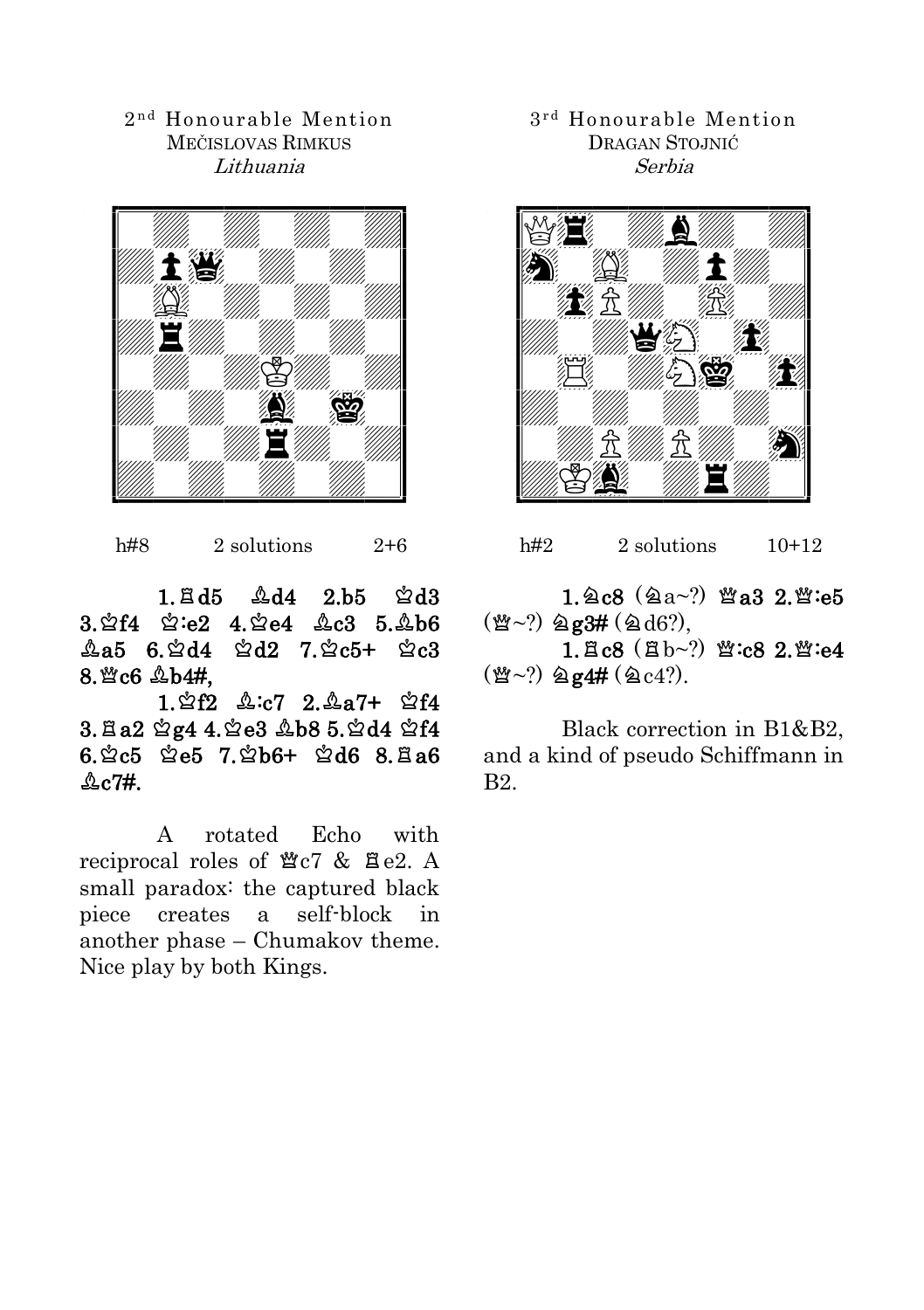4 t h Honourable Mention ANATOLY STYOPOCHKIN Russia



h#5.5 2+12

#### $1...$  $2e2$   $2.\&b6$   $2c2$   $3.0-0-0$  $2b1$  4.2 $b7$   $2d1$  5.2a6  $2b3$  $6.$   $\&b7$   $\&c4#$ .

Black Castling, pure Rundlauf, and attractive checkavoidance. A lively composition.

#### 5 t h Honourable Mention TODE ILIEVSKI Macedonia



h#5.5 2 solutions  $2+9$ 

1... Ag3 2. Wb6 Af2 3. Wb7  $2c2$  4.  $2c6$   $2d3$  5.  $2c5$   $4h4$  6.  $4c6$  $\&$ e7#,

 $1...$   $2e5$   $2.\&b6$   $\&b2$   $3.\&a7$  $\triangle$ a2 4. $\triangle$ a6  $\triangle$ b3 5. $\triangle$ a5  $\triangle$ a3  $6.$   $%$   $6.$   $A$   $A$   $A$   $A$ 

Simple strategy and colorful play. A very nice problem for solving.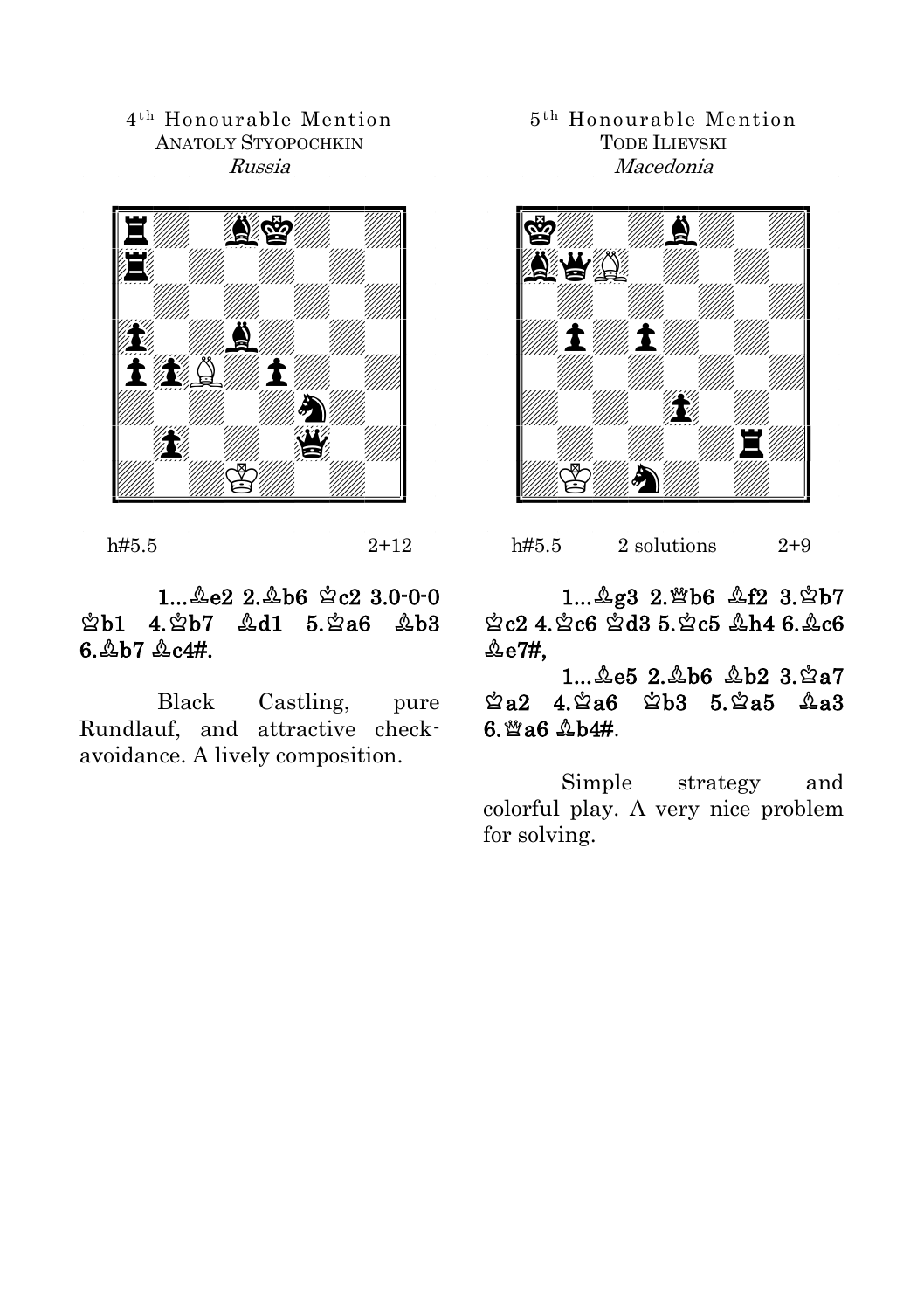#### Commendation FRANZ PACHL Germany



h#2.5 b) $\angle$ e4→f4 8+13

a)  $1...$  $2e8$   $2.\overline{2}:q4$   $2d7$  $3.8g2 \; \text{\AA}44,$ b)  $1...$  $8: b7$   $2.$  $2: e3$   $8: e7$ 

 $3.$   $9g2$   $9.95#$ .

A convincing ODT mechanism, changing the lines around bK flights, and creating indirect batteries.

#### Commendation DMITRIY GRINCHENKO Ukraine



h#2  $4$  solutions  $6+6$ 

 $1.$  $2f5$   $2g6$   $2.$   $2e4$   $2e7$ #,  $1.$  $2e4$   $Eg3$   $2.$   $2f5$   $2f6$ #;  $1.$  Ee2 d8 $\circ$  2. Ee4 Eg5#,  $1.7f2$  b:c4 2. $7f5$   $7e8#$ .

An elegant four-phase h#2 with changed bS-bR self-blocks and reciprocal bS-bK moves to e4  $&$  f5.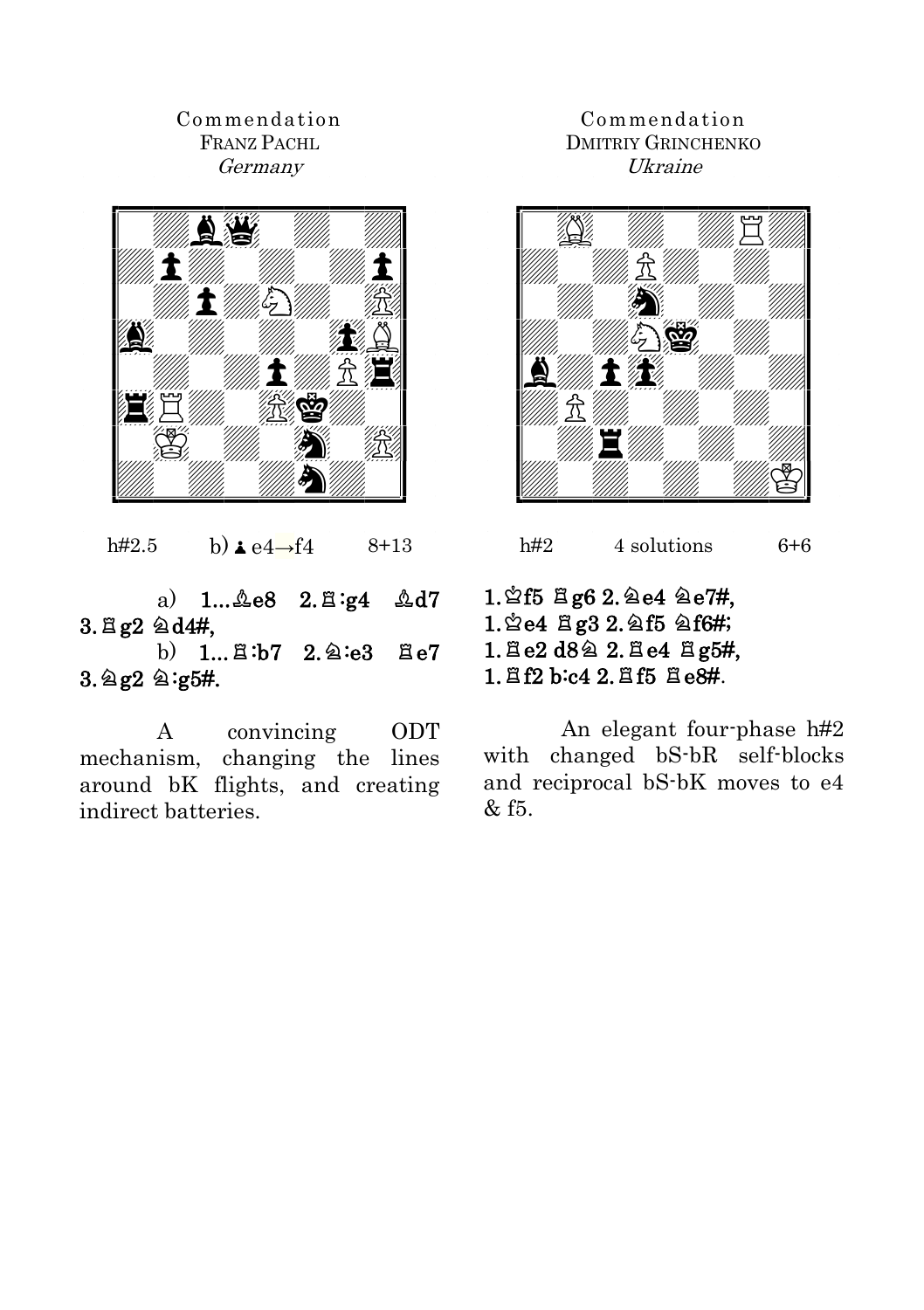#### Commendation EVGENY VAULIN Russia



h#3 3 solutions 3+11

1. $E1 \cong b2$  2. $E$ gg1  $\&c2$  $3.82$   $2.64$ .  $1.$   $Ee1$   $\&$   $f7+$   $2.$   $Ee3$   $\&$   $f8$  $3.$   $\Xi$  ge2  $\triangle$  d5#.  $1.\,2f5$   $\cong$  a4 2. g3  $\&c4$ 

 $3.$  $24.$  $2e2#$ .

Three mates by Q-B batteries. The 50 years older composition (Annex D), with direct Echo mates, looks better.

#### Commendation JÁNOS CSÁK Hungary



 $h#2$  6 solutions 8+15

#### 1. ie8 d:e8 if 2.f6 营:g6#, 1. 營f8 g:f8營 2. 且g7 營:g7#;

 $1.$   $\Xi$  g4  $\Xi$  e3 2.d3 f:g4#,  $1.$   $\Xi$  g5  $\&$  e5  $2.$   $\&$  d6 f: g5#;

 $1. d1$   $4. b4 2. 4. f4 4e1$ #, 1.e1 $\Delta$   $\Xi$ :d2 2. $\Xi$ :f3  $\Xi$  g2#.

The pair of ugly solutions, that asked for adding wPs d7 & g7, decreases the overall value.

November, 20th 2013 Sarajevo, Bosnia & Herzegovina Zrenjanin, Serbia